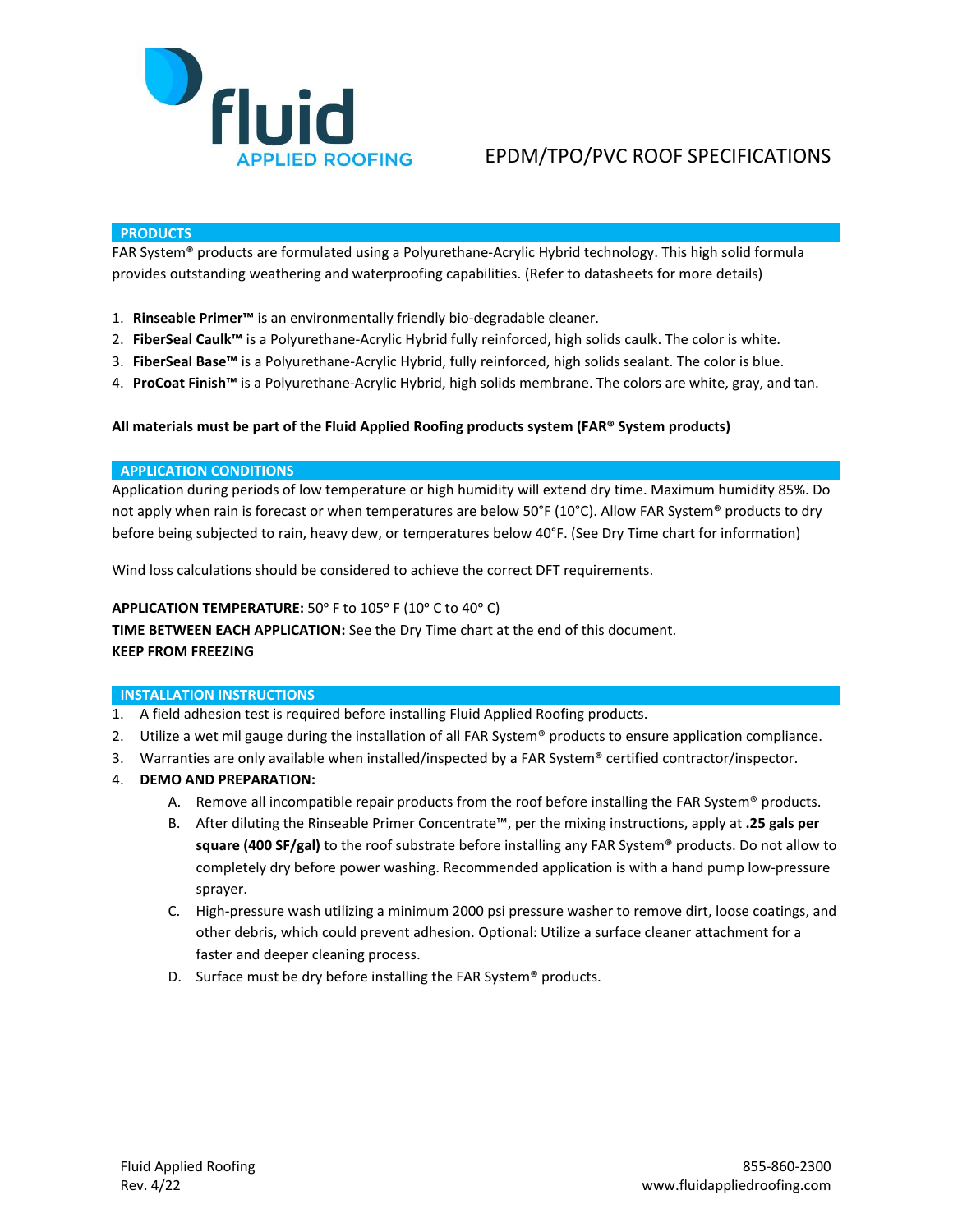

# EPDM/TPO/PVC ROOF SPECIFICATIONS

# 5. **LEAK-PROOFING APPLICATION:**

Spray apply FiberSeal Base™ over the entire roof. For best results set pressure between 1000-1600 psi and spray material into open gaps at seams, flashings, and penetrations, then over the entire roof.

- A. **10 Year Warranty:** Apply 1.75 gals per square.
- B. **15 Year Warranty:** Apply 1.75 gals per square.
- C. **20 Year Warranty:** Apply 1.75 gals per square. **NOTE: Requires pre-approval.**

# 6. **FLUID MEMBRANE APPLICATION:**

Spray apply ProCoat Finish™ over the entire roof.

- A. **10 Year Warranty:** Apply 1.5 gals per square.
- B. **15 Year Warranty:** Apply 1.75 gals per square.
- C. **20 Year Warranty:** Apply 2 gals per square. **NOTE: Requires pre-approval.**

### **MIXING INSTRUCTIONS**

Mixing required.

# **EQUIPMENT RECOMMENDATIONS**

SPRAY EQUIPMENT: For spray application, we recommend using a Graco GH 833 or equal.

TIPS: The recommended tip size for the FiberSeal Base™ application is .043 and the recommended tip size for ProCoat Finish™ is .031. The fan width is based on application and preference.

# **PACKAGING INFORMATION**

5 gallons (18.9 L) 55 gallons (208.1 L) 275 gallons (1040.9 L)

#### **WARRANTY**

This product is manufactured in accordance with ISO 9001-2008 standards. Seller and manufacturers' only obligation shall be to replace such quantity of the product proved to be defective. Neither seller nor manufacturer shall be liable for any injury, loss, or damage, direct or consequential, arising from the use or the inability to use the product for their intended use. The user assumes all risk and liability. Color fade is not covered under warranty.

#### **DISCLAIMER**

The information and recommendations outlined in this product datasheet are based upon tests conducted by or on behalf of Fluid Applied Roofing, LLC. Such information and recommendations set forth herein are subject to change and pertain to the product offered at the time of the publication. Consult your Fluid Applied Roofing representative to obtain the most current Product Data information.